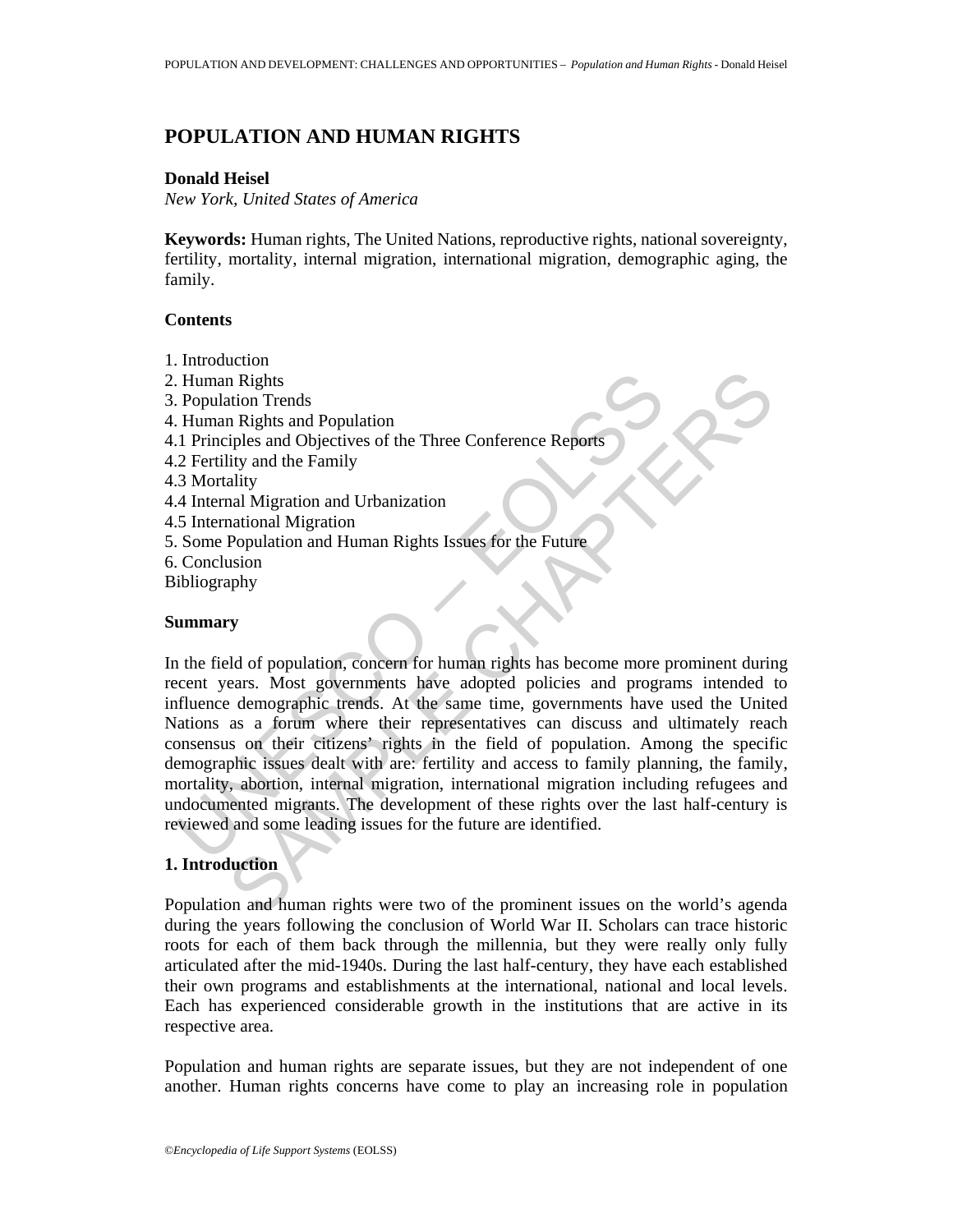policies and programs over the last fifty years. In turn, demographic trends and population policies continue to present evolving and, at times, new challenges to human rights. The changing relationship between population and human rights will be explored here. As a first step, it will be useful to review some of the basic characteristics of human rights as they exist in the modern world: what they consist of, how they are enacted and how they are enforced. Following that, it will be possible to consider what they have to say about population.

### **2. Human Rights**

The establishment of the European nation-state system is commonly identified with the Peace of Westphalia, in 1648. That system largely prevailed in Europe for the following three-and-a-half centuries and by now in the rest of the world, as well. It holds that every state is sovereign and has complete control over its internal affairs. No state has the right to intervene in the domestic affairs of any other state.

Of course, even within Europe itself, the nation-state system did not always function uniformly or consistently. No political system ever does. Nevertheless, it was a crucial component of the way statesmen thought about the organization of political affairs.

National sovereignty was made a basic component of the Charter of the United Nations, adopted in 1945. During the decades of political decolonization that followed, the sovereign nation-state system was extended to cover virtually the whole of our planet. With the cold war, both sides violated the system at one time or another, but it remains one of the most pervasive elements of all political life at the end of the millenium. It faces some new challenges with the emergence of the global economy, but it is very far from outmoded or superseded.

interior and a-half centuries and by now in the rest of the world, as well. I<br>ate is sovereign and has complete control over its internal affairs. No s<br>intervene in the domestic affairs of any other state.<br>If course, even I-a-half centuries and by now in the rest of the world, as well. It holds that ever<br>overeign and has complete control over its internal affairs. No state has the right<br>everteign and has complete control over its internal a Ironically, it was at the same time that the system of national sovereignty was firmly established at the global level in the Charter of the United Nations, that the nations of the world also began to take significant steps to limit their own sovereignty. They began the process of systematically formulating and adopting a set of universal human rights. The horrors of World War II demonstrated that the Westphalian system had failed in some fundamental ways. Although the representatives of the various nations were not prepared to abandon the system, they reached a consensus that absolute sovereignty had to be constrained if human beings everywhere were to be protected from recurrence of the horrors and if the nation-state system itself were to continue. In effect, the secular political system made a pragmatic attempt to learn from its own experience of failure, to change itself in a way that would be in the best interest of all. On the whole, the attempt was successful.

Throughout the last half-century, the process of formulating and adopting human rights has been carried out mostly within the institutional framework of the United Nations. It is in that setting that it will be discussed here.

The foundation stone upon which the post-World War II human rights establishment was built was the Universal Declaration of Human Rights. It was formally adopted and proclaimed by the United Nations General Assembly on December 10, 1948. The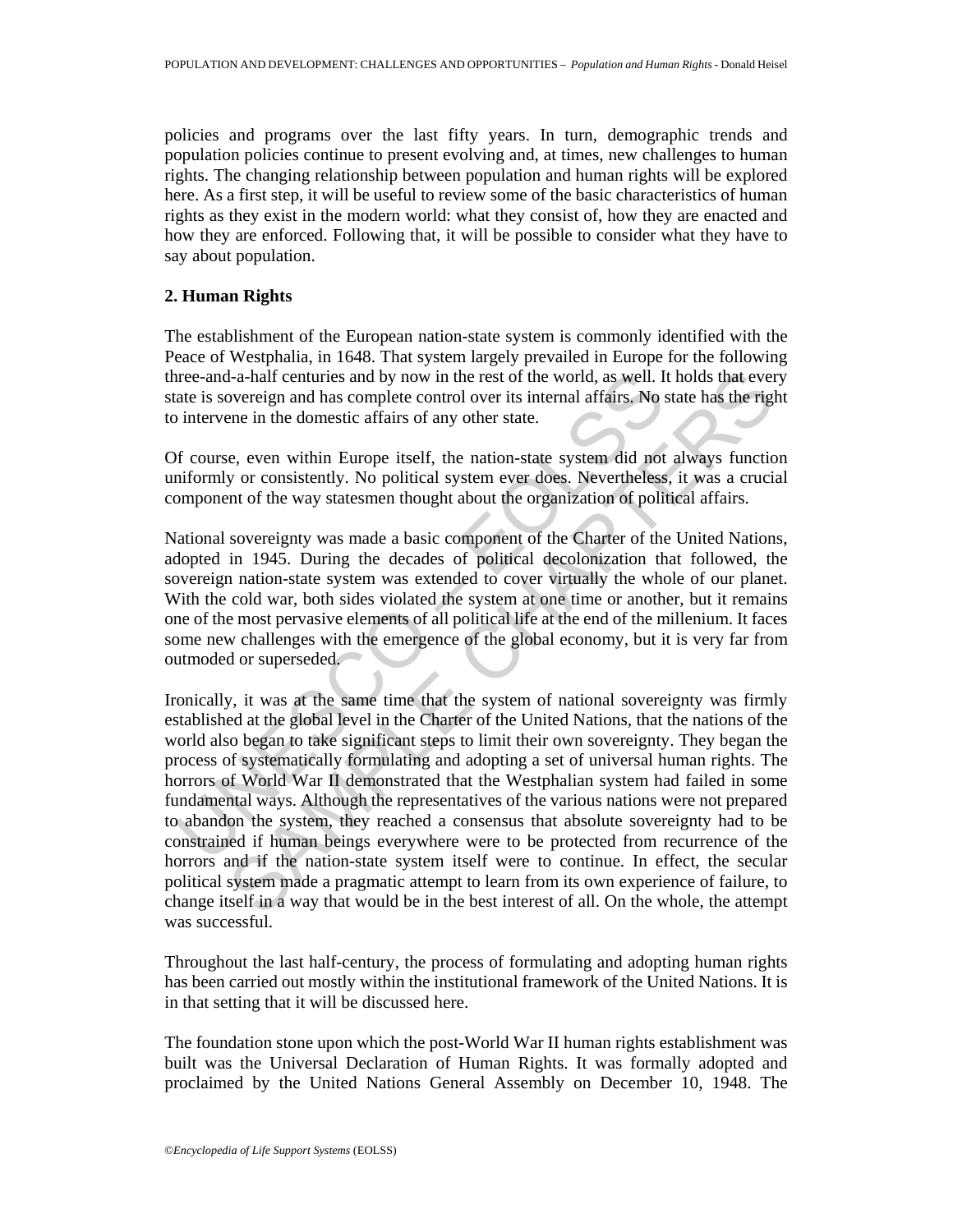Universal Declaration, along with its two accompanying Covenants, make up the International Bill of Human Rights.

The Universal Declaration (hereinafter: UDHR) is a comparatively brief document; it consists of thirty articles set forth in just a few pages of text. It provides the essential framework of civic and of social and economic rights that every human being must be able to enjoy simply because he or she is a human being.

The topics covered include the fundamental equality of all humans, their rights to life, liberty, security, due process and equality before the law, and privacy. Slavery, torture, and arbitrary arrest are prohibited. The right to freedom of movement, asylum, and to a nationality is specified. All persons are granted the right to form a family, own property, enjoy freedom of thought, religion, expression, peaceful assembly, and participation in the government of their country. In addition, all have rights to development, employment, leisure, education, social security, and the enjoyment of one's culture.

Population issues as such are not extensively dealt with in the UDHR. No reference is made to population size or to rate of growth, nor for that matter in any other human rights instrument adopted since. However, in one way or another each of the various factors that affect the size and growth of population—fertility, mortality, internal and external migration—are taken up.

njoy freedom of thought, religion, expression, peaceful assembly, and government of their country. In addition, all have rights to developm<br>isure, education, social security, and the enjoyment of one's culture.<br>
opulation edom of thought, religion, expression, peaceful assembly, and participation inment of their country. In addition, all have rights to development, employment of units and their country. In addition, and have rights to devel Mortality is implicitly dealt with in Article 3, which states that "Everyone has the right to life" and in Article 25, which specifies the right to "a standard of living adequate for the health and well-being". The International Covenant on Economic, Social and Cultural Rights, one of the two covenants that along with the UDHR comprise the International Bill of Human Rights, adds that States Parties should take steps to reduce still-birth rates and infant mortality. The fundamental human rights issue of genocide was not taken up by the UDHR, but it was the subject of a separate instrument, the Convention on the Prevention and Punishment of the Crime of Genocide, adopted by the United Nations General Assembly in 1948, just one year after the UDHR.

Fertility is dealt with in an implicit and qualified manner in Article 16. It is useful to consider this Article in full. It reads:

- Men and women of full age, without any limitation due to race, nationality or religion, have the right to marry and to found a family. They are entitled to equal rights as to marriage, during marriage and at it dissolution.
- Marriage shall be entered into only with the free and full consent of the intending spouses.
- The family is the natural and fundamental group unit of society and is entitled to protection by society and the State."

There are two particularly relevant points in the Article. First, any right to control one's fertility is imbedded in the reference to the right to found a family. At the time that the UDHR was drafted, it was only a few demographers that were coming to view levels of fertility as in any way problematic. Second, while the UDHR vests most civic and social-economic rights in the individual, Article 16 ascribes a privileged status to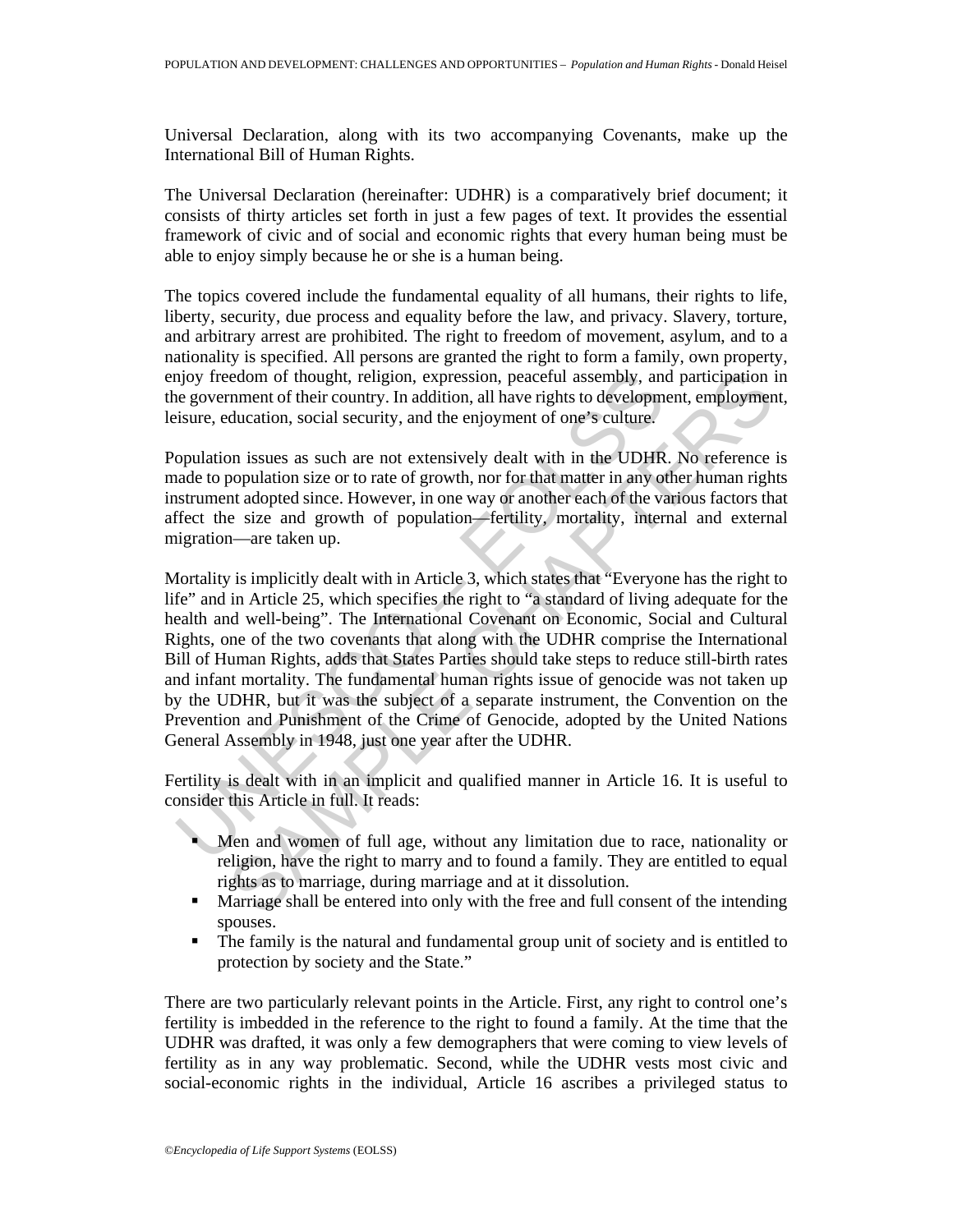communal unit, the family. At the same time, it calls for full equality between the marriage partners. It notably does not offer guidance for dealing with conflict that might arise between the interests of the family as a "communal unit" and its individual members. However, in almost all societies near the end of the first half of the 20th century, the rights of women were to a greater or lesser extent subordinate to the interests of the family in which they lived. Tension between the interests of the family and its individual members has continued, in societies and in human rights and other legal forums, and is far from being resolved at the end of the century.

ght to leave any country, including his own, and to return to his coun<br>me, no right is indicated for any on-national ahall be permitted to ente<br>ght to decide whether any non-national ahall be permitted to ente<br>mains implic aave any country, including his own, and to return to his country." At the sample is indicated for any one to reture any country other than his or her own. The decide whether any non-national shall be permitted to enter a Citizenship and the movement of individuals between countries is a matter of great concern under the Westphalian system of sovereign nations. The UDHR ascribes two rights in this area to every person. Article 13, Section 2 stipulates that: "Everyone has the right to leave any country, including his own, and to return to his country." At the same time, no right is indicated for anyone to enter any country other than his or her own. The right to decide whether any non-national shall be permitted to enter a country thus remains implicitly but quite clearly within the sovereign authority of that country. The second right related to movement between countries that is given to all persons is "…to seek and enjoy in other countries asylum from persecution". The very difficult question of how to deal with any potential conflict of interest between a country's right to limit entry of non-citizens and an individual's right to seek asylum from persecution is not dealt with by the UDHR.

For migration within a country, the UDHR quite simply and unequivocally states that "Everyone has the right to freedom of movement and residence within the borders of each State" (Article 13, 1).

Finally, it should be noted that the UDHR refers in only a very passing and limited manner to the age distribution, a characteristic of populations that can have great importance for the quality of people's lives. Old age is mentioned, along with unemployment, sickness, disability and widowhood, as a condition beyond the control of the individual in which his or her right to security must be assured.

As can be seen, the UDHR treats population, in a rather concise fashion. Over the succeeding decades, as concern for population growth became more urgent, treatment of the issue in the human rights context was greatly extended. A similar kind of amplification can be seen in many other substantive areas. During recent years, there has been a marked upsurge in attention to the implementation of civic rights and to the particular human rights concerns of as women, children, minorities and indigenous people.

Although the establishment of human rights is viewed by its proponents as a most urgently needed human enterprise, it also has its critics. It may indeed be that as concern for human rights has become more firmly established and more fully articulated, the criticism has also grown. In order to assess the impact on population that human rights concerns are likely to have in the future, it is essential to review these criticisms. The critics have made three main points: first, all to often human rights are rights without remedies, mere rhetoric that may only mislead; second, there is an unresolved tension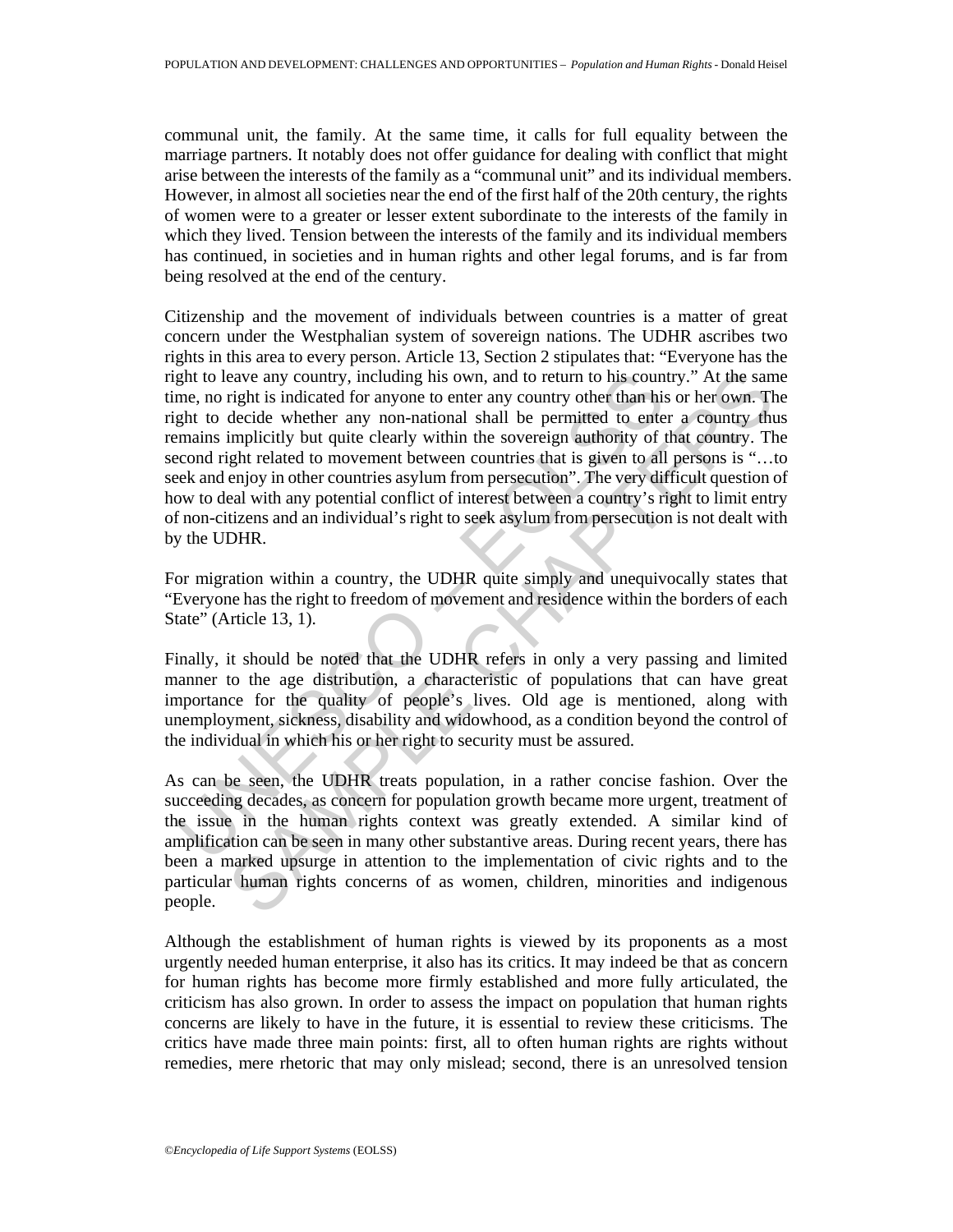between civic and social/economic rights; third, the universality claimed for human rights is unattainable, and at worst a kind of thinly veiled imperialism.

The first criticism, that violations of human rights are without remedies, is a partial truth. In the first place, many of the key human rights have been formulated in resolutions of the United Nations General Assembly, and thus do not have the force of law. Literally speaking, they have moral force but no more. Indeed, such is the case for the Universal Declaration itself. Other human rights instruments do have force of law in that they call for legislative ratification by the States that sign on as Parties. In such cases, the instruments are in effect treaties, and are enforceable in the national courts of the signatory Parties. Two key examples are the International Covenant on Economic, Social and Cultural Rights and the International Covenant on Civil and Political Rights, each with an associated Optional Protocol, that along with the UDHR make up the International Bill of Human Rights. But even the instruments that are ratified have visible weaknesses. They do not apply in non-signatory countries. Countries may, and often do, sign but with their own stated reservations. And the way the instruments are interpreted and enforced will almost certainly vary from one country to the next.

ith an associated Optional Protocol, that along with the UDH<br>termational Bill of Human Rights. But even the instruments that are rat<br>eaknesses. They do not apply in non-signatory countries. Countries that are rat<br>gan but w Nevertheless, these procedural limitations of human rights do not mean that they are irrelevant or are little more than political cliches. There is little doubt that human rights have come to play an increasingly important role in public affairs in most countries. Nations give clear evidence that they take the non-binding United Nations General Assembly very seriously. Proposed instruments are vigorously and even fiercely debated. The very process of debating a proposal obliges a government to clarify its stand on issues, for itself as well as for other countries. In addition, it may be observed that in some countries the leading declarations such as the UDHR are coming at times to be cited as having weight in national judicial proceedings.

associated Optional Protocol, that along with the UDHR make up th<br>mall Bill of Human Relhsis. But even the instruments that are ratified have wisible<br>mess. They do not apply in non-signatory countries, Countries may, and o More importantly, as the human rights institutions have developed during recent decades, increasing attention has been given to enforcement. The first decades after World War II were primarily concerned with identifying and formulating human rights. More recent concern has been with the strengthening and use of mechanisms designed to assure more accessible and effective remedies to human rights violations. Formal review of countries' performances in living up to their commitments has become increasingly routinized, especially with respect to civil and political rights. These review procedures have created a forum for what has aptly been called a "mobilization of shame" directed at countries that seriously violate rights. The experience is that most governments take the matter very seriously. Moreover, the review process is no longer restricted to governments alone; non-governmental organizations are increasingly permitted to participate.

Finally, there is growing use of formal tribunal procedures to remedy human rights violations in conditions of war and civil disturbance, as in the cases of Rwanda and Yugoslavia, among others. Human rights violations are increasingly the justification for multi-lateral military interventions. Indeed, the recently emerged practice of using human rights proceedings to seek and obtain indictments against current and former heads of states for rights violations is seen by some observers as going too far. They fear that such actions may impede negotiated compromise and in the long run exacerbate rather than resolve conflicts.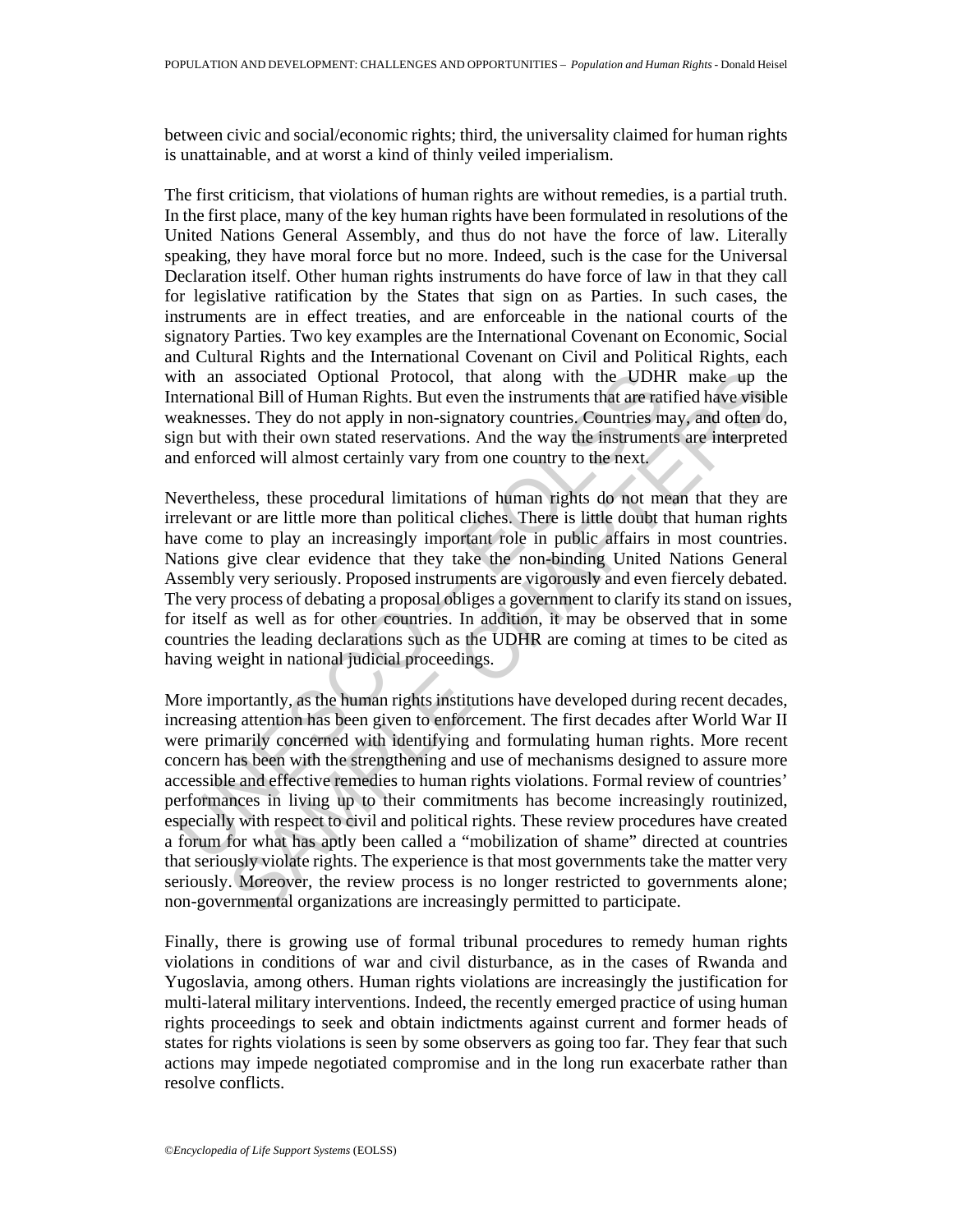and, social and economic rights are necessarily highly contingent or<br>vel of prosperity. Indeed, in a country where substantial proportions<br>re engaged in small-scale agriculture or are self-employed artisans, it<br>that any go cial and economic rights are necessarily highly contingent on a government<br>prospertiy. Indeed, in a country where substantial proportions of the population<br>ged in small-scale agriculture or are self-employed artisans, it i A second general criticism that has historically arisen is the debate about the respective importance to be given to civil and political rights as opposed to social and economic rights. Broadly speaking, civil and political rights specify certain kinds of behavior that no government should permit or engage in—discrimination on grounds of race, color, sex and so on; slavery; the use of torture; lack of due process and equal protection under the law; limitation of freedom of thought, conscience, religion and expression. Social and economic rights itemize things that governments should provide to their citizens as a matter of right—employment; rest and leisure including periodic holidays with pay; free universal elementary education. Clearly, there is a substantial difference in the two kinds of rights. Civil and political rights need not depend in any significant way on a country's level of development. A citizen's right to due process and to not be subject to torture should not depend on his or her country's per capita gross national product. On the other hand, social and economic rights are necessarily highly contingent on a government's level of prosperity. Indeed, in a country where substantial proportions of the population are engaged in small-scale agriculture or are self-employed artisans, it is not very clear what any government can do to assure paid holidays. Social and economic rights may appear to be more in the nature of community goals than of rights as such. At the same time, many observers argue that civil and political rights can not be meaningful in a situation where minimum levels of social and economic development have not been achieved. They view civil, political, social and economic rights as indivisible.

The debate on this issue reflected the global alignment of forces during the cold war. The countries of the West tended to emphasize civil and political rights; the communist countries and many of the developing countries emphasized social and economic rights. This debate was particularly sharp during the 1960s and 1970s. The issues have not been resolved, but the debate appears to be less pointed, as a result of the end of the cold war. Attention in the global human rights forums appears to have shifted toward greater focus on civil and political issues.

An issue that is currently rather more sharply debated concerns the universality of human rights. Just as the nation-state system purports to cover all geographic areas and all persons in the world, human rights are designed to apply equally to all human beings and all nations. The criticism of human rights' averred universality has come from two main sources.

One consists of scholars who reflect an important school of thought in the contemporary academic community. This school, which is sometimes referred to as post-modernist or post-colonialist, views virtually any claim to universality with skepticism. On social and political issues, it adopts a relativist perspective, arguing that any propositions such as those found in the human rights instruments can only be meaningful in their particular cultural and historic contexts. Further, it is argued that the body of human rights instruments is no more than a product of Western liberal thought, and that they have no intellectual or moral validity outside that context. Rather, they are little more than a reflection of a continuing imperialist predilection on the part of the West.

The other leading critics are the representatives of a number of developing countries, especially several in East and Southeast Asia. Beginning around the early 1990s, this group has challenged what they see as the excessively individualistic orientation of the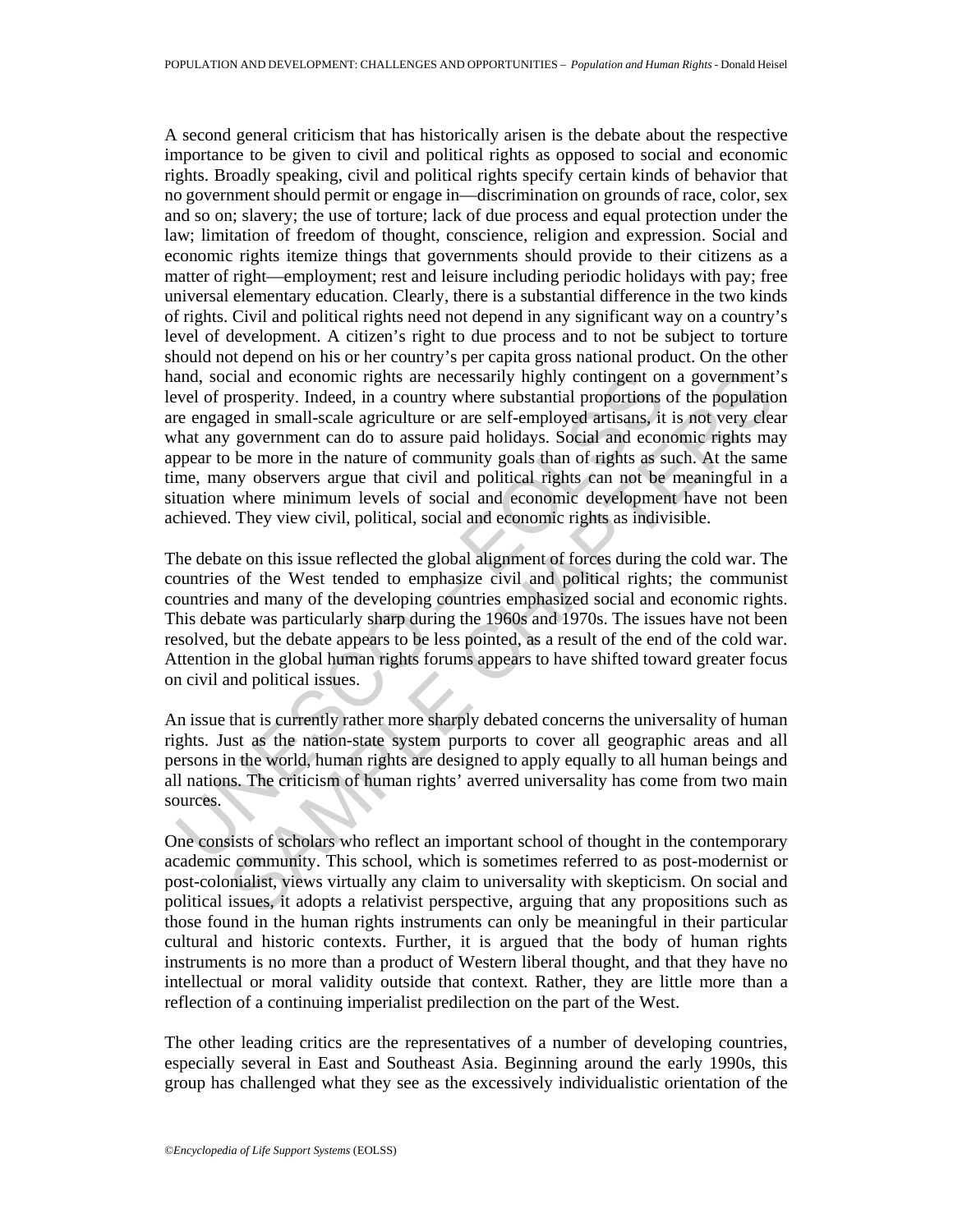various United Nations human rights instruments, as well as the over-emphasis on liberal democratic political institutions. They claim that in their countries, at least, a different approach to human rights is more appropriate, and that the representatives of other (especially Western) countries should not try to impose their individualistic values. The "Asian Values", as described by former President of Singapore Lee Kuan Yew, are more communitarian in nature, where the interests of society take precedence over those of the individual. The goal of the state is to maintain political stability and achieve rapid economic growth. When necessary, dissent may be suppressed by such means as are necessary. The countries that have most strongly identified themselves with the Asian Values have been Singapore, Malaysia and China.

The scholarly criticism from the post-modernist/post-colonialist perspective is useful in helping recall how widely different human cultures are, and how approaches to rights may vary—a point also of course borne out by the protracted and difficult debates that normally precede the adoption of such instruments. However, others have argued that this criticism may err in privileging, in virtually reifying, the concept of culture as the dominant force that determines the way in which people from various parts of the world view human rights.

elping recall how widely different human cultures are, and how app<br>ay vary—a point also of course borne out by the protracted and diff<br>orormally precede the adoption of such instruments. However, others have<br>inficities may ccall how widely different human cultures are, and how approaches to right-<br>  $\sim$  -a point also of cours born out by the protracted and difficult debates that<br>
precede the adoption of such instruments. However, others have The larger debate over "Asian" as opposed to "Western" values that is has gone on in the various human rights forums also reflects important differences in values, those that appear at the intergovernmental level. And quite clearly, very real differences in values are revealed. Again, though, many observers have argued that the debate involves a good deal more than cultural differences alone. A communitarian orientation that emphasizes the subordination of the individual and the suppression of dissent in the interest of political stability may also be used by an elite merely to maintain its power. Protection of local cultural values can also be the rhetoric of state censorship. At the same time, calls for greater protection of human rights in countries with newly emerging economies may also used by threatened interests in the already industrialized countries to try to limit competition and to penetrate new markets.

The defenders of human rights also reject the view that they are no more that a reflection of contemporary Western liberal values. Many analysts have made great efforts to find the common roots of the essential concepts of human rights in the historic values of a wide range of human societies. Others have pointed out that the existing human rights formulations are the outcome of long and often very difficult negotiations in the intergovernmental legislative bodies—probably the best one can do under existing world circumstances in order to reach a kind of practical universality. The claim to universality may continue to pose problems at a purely theoretical or ontological level. However, as a pragmatic means to set minimum standards of human decency that a substantial and increasing number of governments feel they should try to comply with, the established human rights system can quite plausibly be considered universal.

Finally, an examination of the record of ratifications of the international human rights instruments strongly suggests that they are by no means merely a reflection of Western liberal democratic values. Some Western liberal democracies have ratified few more of the instruments than some East Asian countries. There are sharp differences of opinion on human rights issues within the Western liberal democracies, and although more muted,